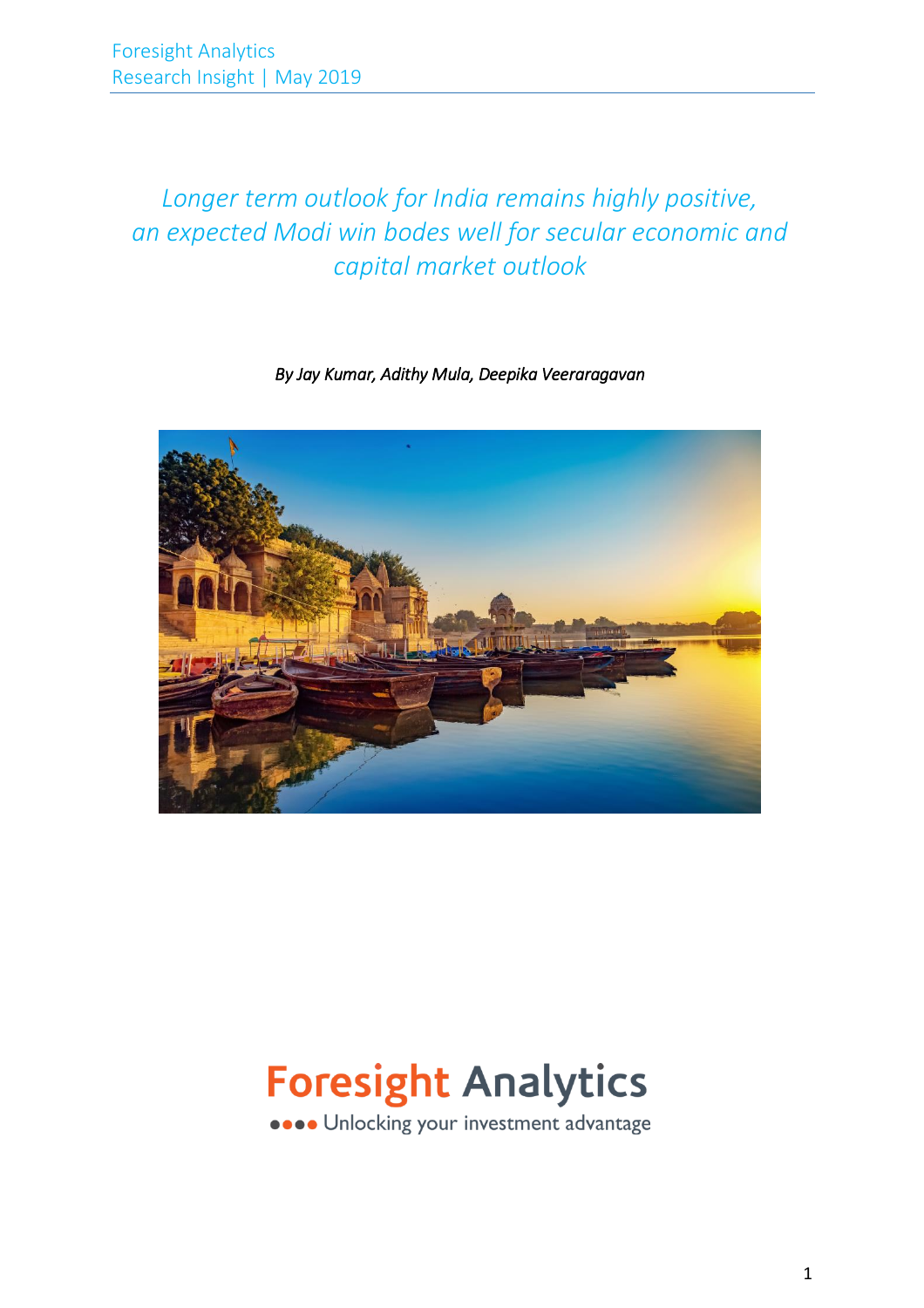# Key Insights

- The USD\$2.6 trillion Indian economy is expected to grow by 7% in 2019, placing it amongst the fastest growing economies in the world.
- India's economic growth is underpinned by structural drivers of private consumption, fixed asset investments and public expenditure and is unlikely to be deterred by the outcomes of the current election.
- BJP and Modi are predicted to win the upcoming election but may not gain the same majority sitting in the Lok Sabha that was achieved in 2014.
- Since Modi's win in 2014, the Indian economy has increased by USD 1 trillion, the Indian stock market has outperformed the Global emerging market index by a notable margin, and the Indian Rupee appreciated 15% against AUD.
- Longer term outlook for Indian investments remains very positive for patient investors.

# Introduction

The Indian economy has transformed into one of the fastest growing on the global stage with private consumption, fixed investments and government consumptions as key pillars for secular growth. The longer-term outlook for these key drivers remains very positive. That said, the trend GDP growth remainssusceptible to cyclical headwinds from various economic reforms that have a longer-term payoff, political uncertainty, exogenous shocks and policy mistakes. The outcomes from the upcoming elections will no doubt remove the uncertainty around the political system and likely pathway for fiscal and monetary policies. Notwithstanding this shorter term uncertainty, capital markets have remained positive and buoyant with a wide expectation for Modi government return.

### Structure and predictions for India's national election

In the current political climate, Bharatiya Janata Party (BJP), one of India's two major political parties, is predicted to win the election. However, unlike its majority victory in 2014, poll predictions show that BJP will face difficulty in regaining a majority sitting in India's Lower House. This will result in Narendra Modi, leader of the BJP, to resort to a coalition-based policymaking approach with the National Democratic Alliance. However, under this new government structure, the BJP's pro-business policies and land and labour market reforms are at risk of being stalled or executed with sub-optimal structures. India's multi-stage national election started on April 11 and will end on May 19. The result, due on May 23, will decide who governs the world's biggest democracy for the next five years. Exhibit 1 shows the breadth and depth of this democratic process.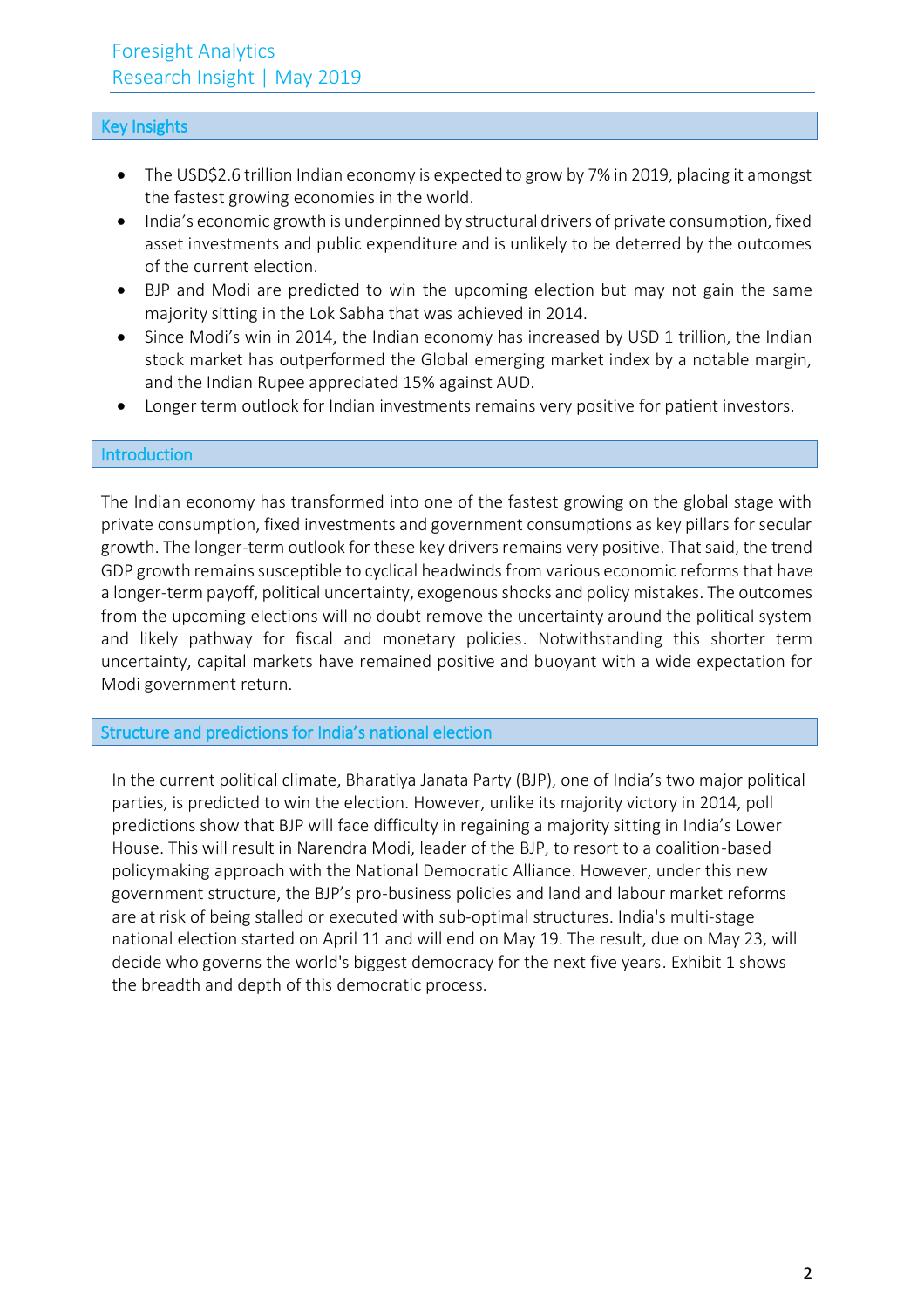

*Exhibit 1: Indian Elections – the single largest political event on the planet*

GDP growth in India is forecasted to reach 7.2% over 2019<sup>1</sup> which places the Indian economy as one of the fastest growing economies in the world. India's GDP growth has recorded an impressive annual rate of 7.5% in recent years<sup>ii</sup> with the entire economy now sitting at \$2.6 trillion. Since the last elections (2014), India's economy has increased by almost \$1 trillion<sup>iii</sup>.

Exhibit 2 shows the key structural drivers of GDP growth. As the data shows, private consumptions emerge as the most significant contributors to GDP growth followed by a gradual long-term increase in fixed investment. Fixed asset investments such as infrastructure have substantially increased since 2014 as Modi's government implemented a range of economic and infrastructure policies which in turn have eased the barriers of entry for foreign investors across manufacturing, retail and aviation sectors.

The removal of these barriers has generated significant foreign investment inflows. For instance, flows increased to \$45 billion in the last fiscal year compared to \$25 billion in 2014<sup>iv</sup>.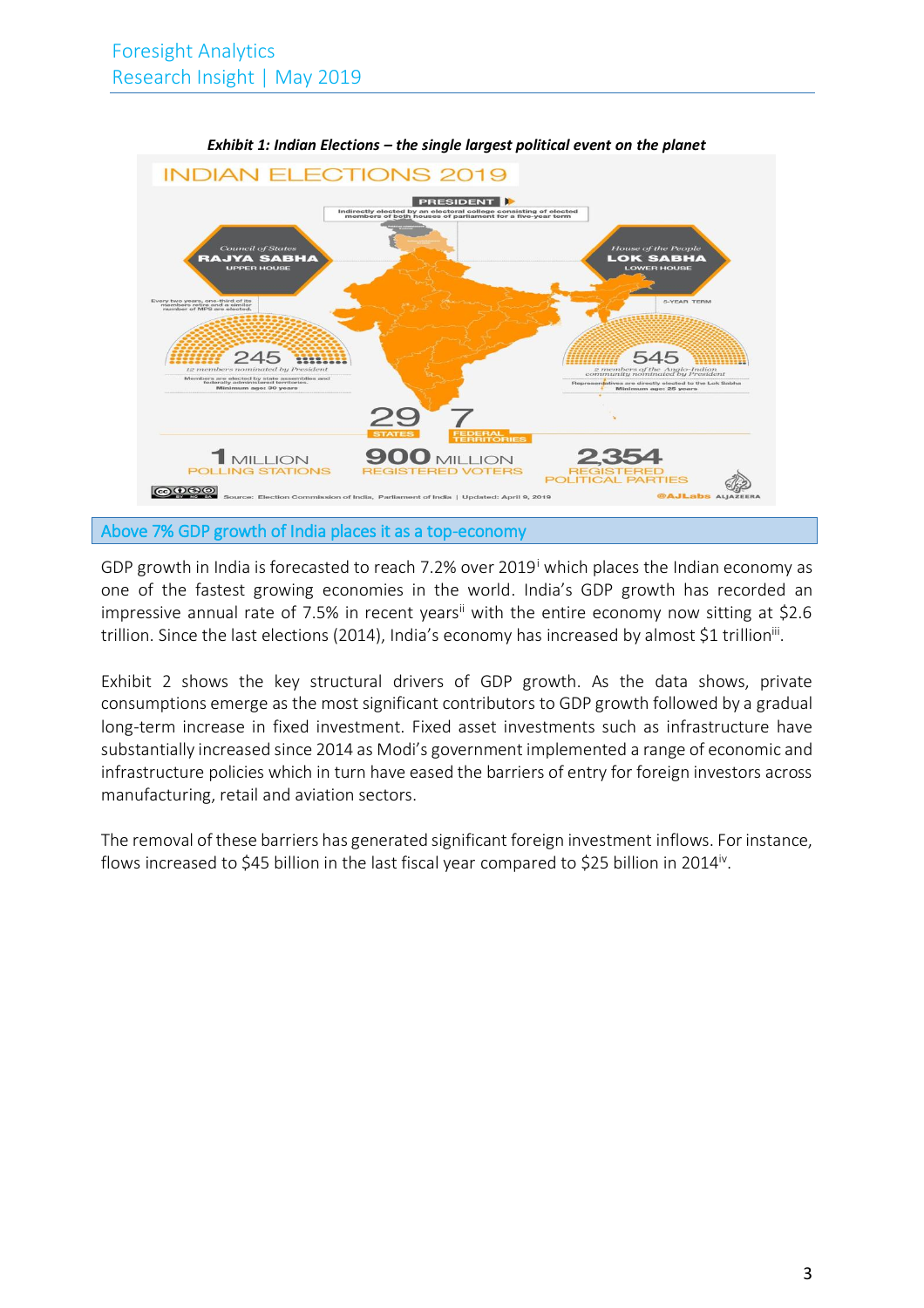

*Exhibit 2: Private consumption and Fixed investment are the key drivers of India's GDP*

#### *Fiscal Policy*

Government spending has also been a key driver of GDP growth. Since Modi's appointment, the increase in government spending has been evidenced by the expansion of the gross fiscal deficit. Some of these expenditures have focused on income support schemes for farming families, income tax rebates and pension schemes for unorganised sector workers. The Reserve Bank of India (RBI) projects a federal fiscal deficit of around 3.4% in the 2018-19 financial year. However, the RBI is expecting this figure to level off at 3% by 2020-21<sup>v</sup>. The government is also expecting an increase in gross tax revenue to 12.1% of GDP in 2019-20 $\rm{v}$ which is expected to assist in the management fiscal deficit.

#### *Monetary Policy*

The RBI cut its short-term lending rate for commercial banks by 25 basis points to 6.25% in February 2019 and then again in April 2019 by 0.25%. RBI's accommodative policy has been instrumental in easing financial conditions as well as support growth whilst simultaneously achieving the medium-term inflation objective of 4%. RBI's monetary policy decision was underpinned by a moderate level of inflation that has been closer to the lower bound of the MPC's target range of 2-6%. Further easings are expected in the upcoming months in response to cyclical economic and financial headwinds.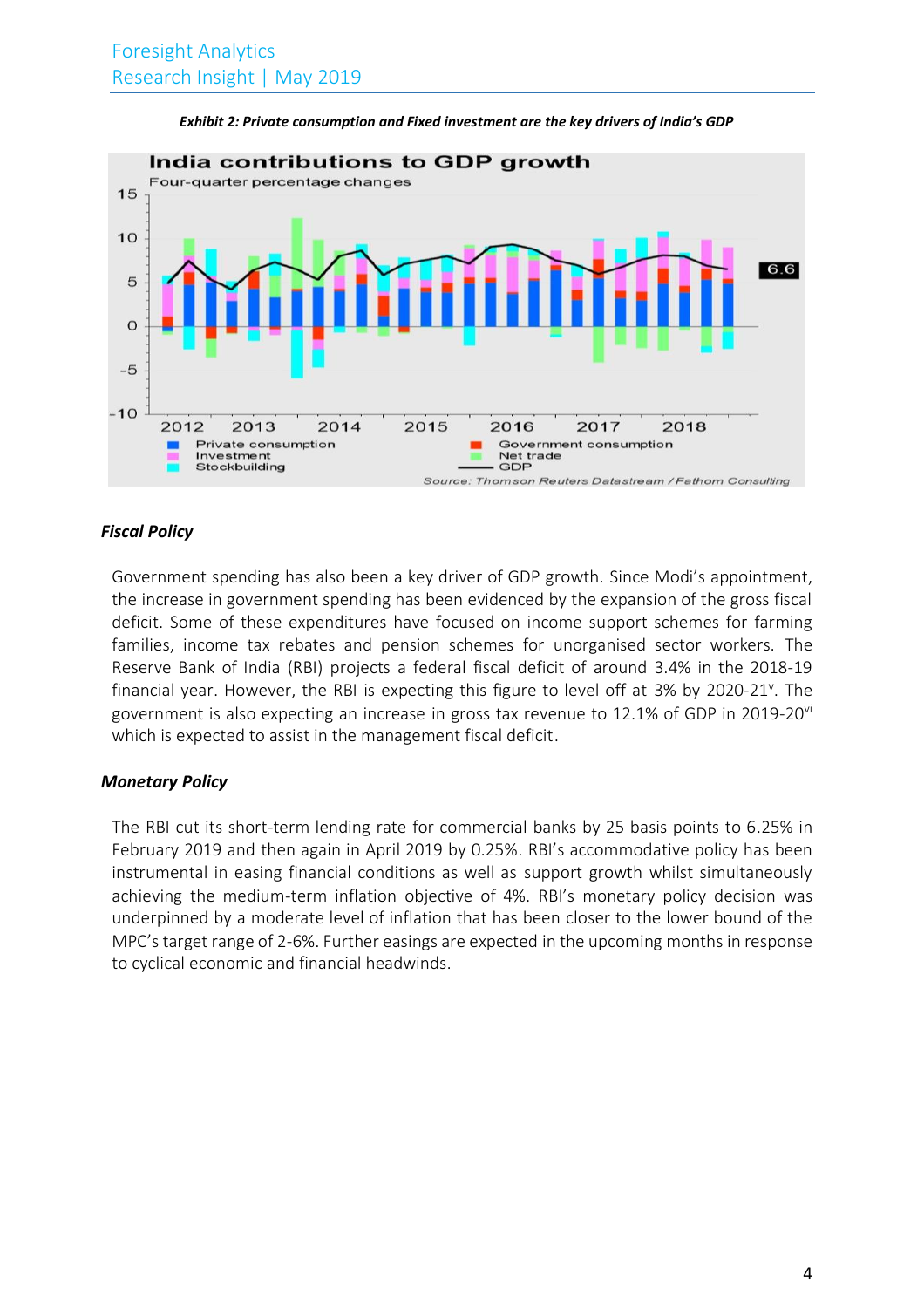

Financial markets to benefit from a stable economy under BJP

#### *Currency*

The Indian Rupee (INR) has fared quite well against the AUD since Modi came into power in 2014. Figure 4, shows a sharp depreciation of AUD against INR between 2014 and early 2016. Despite some recovery of AUD/INR over the past two years, the AUD is still down some 15% against INR. The weaker AUD/INR has been positive for Australian investors with unhedged exposure to Indian equity or bond markets over this period.

Most of the AUD weakness can be distilled down to differences in real interest rates, inflation and economic growth. The Australian economy has been growing at below trend growth for some time with much lower levels of inflation. India's inflation has been underpinned by higher economic growth as well as rising oil prices which have contributed to higher fuel costs for Indians. Stability of the INR's performance is dependent on the maintenance of the status quo and hence a majority win and appointment of the BJP is the most ideal outcome for the currency. However, in the circumstance of a BJP defeat in the election, the INR could experience high levels of volatility.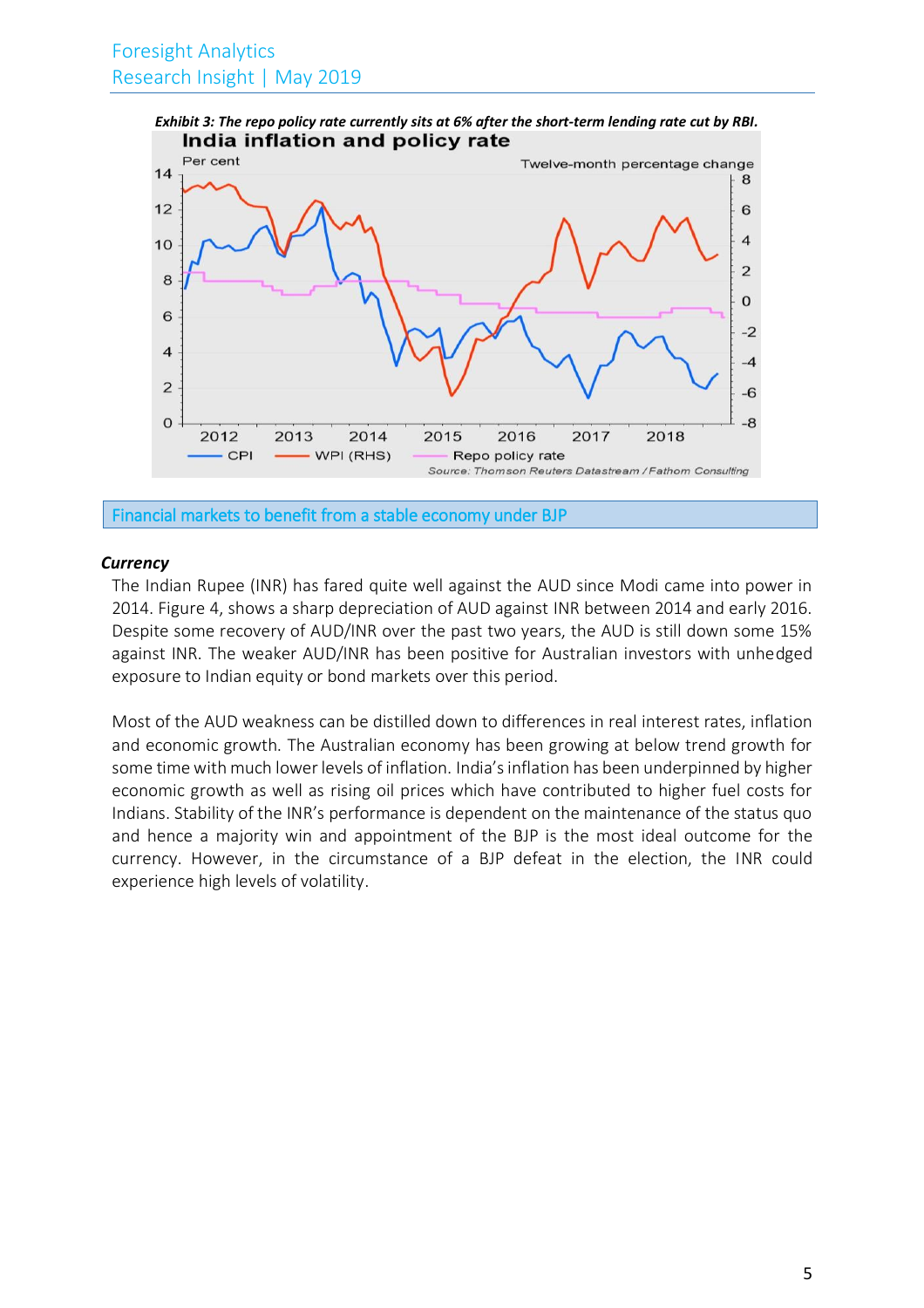

*Exhibit 4: AUD/INR depreciation has been positive for investors with unhedged exposure to INR*

#### *Equity Market*

India's equity market has been one of the best performing Emerging markets in the past 12 months. Exhibit 5 shows that since Modi's appointment in 2014, the Indian equity market (as measured by MSCI India Index) has outperformed the all cap Emerging market index (MSCI EM) as well as MSCI Asia Index.

While the predicted Modi and BJP victory continues to signal a positive outlook for the Indian equity market, investors could take a breather after the recent sharp rally. Election outcomerelated uncertainty has failed to dent market sentiment, with the S&P BSE Sensex and the Nifty50 hitting new highs in April 2019. In the medium term, monetary policy stances of global central banks are bigger variables driving flows into emerging markets generally and India specifically, than domestic political news.

In an unlikely event, where the "worst-case" scenario of a hung Parliament and/or a government formation by a disorderly coalition of parties, the equity market could face some turbulence and potentially de-rating risks (Indian equity market trades at a premium to other Asian markets) at least from a cyclical perspective. The longer-term outlook for the Indian equity market is likely to remain very strong regardless of the election outcome. The current consensus earnings forecasts for Indian companies is around 18% which is quite healthy.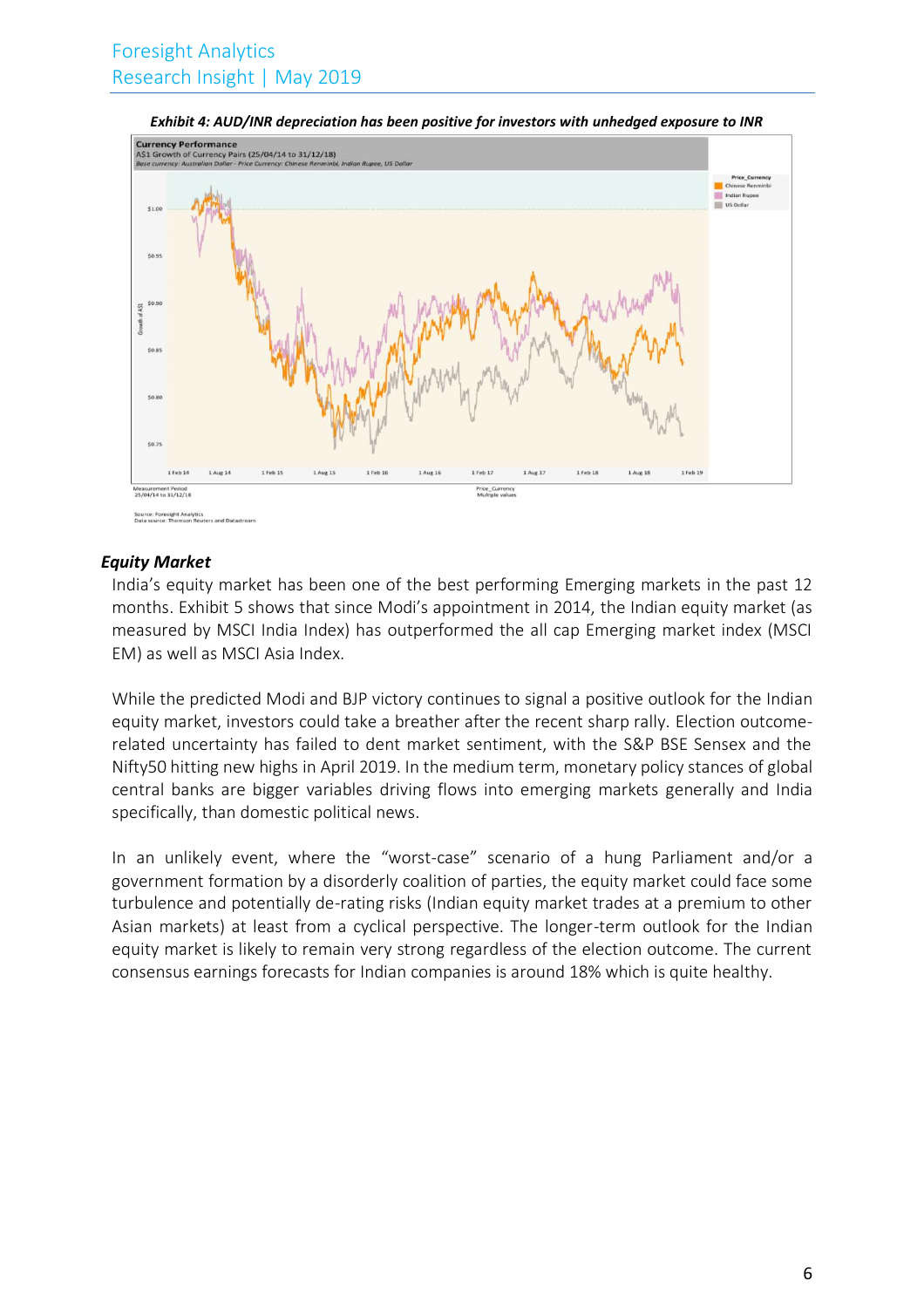# *Exhibit 5: Indian equity market has outperformed EM Index and Asia Index since Modi's appointment in 2014*



The pecentages in brackets are anualized returns.<br>Source: Foresight Analytics<br>Data source: Morningstar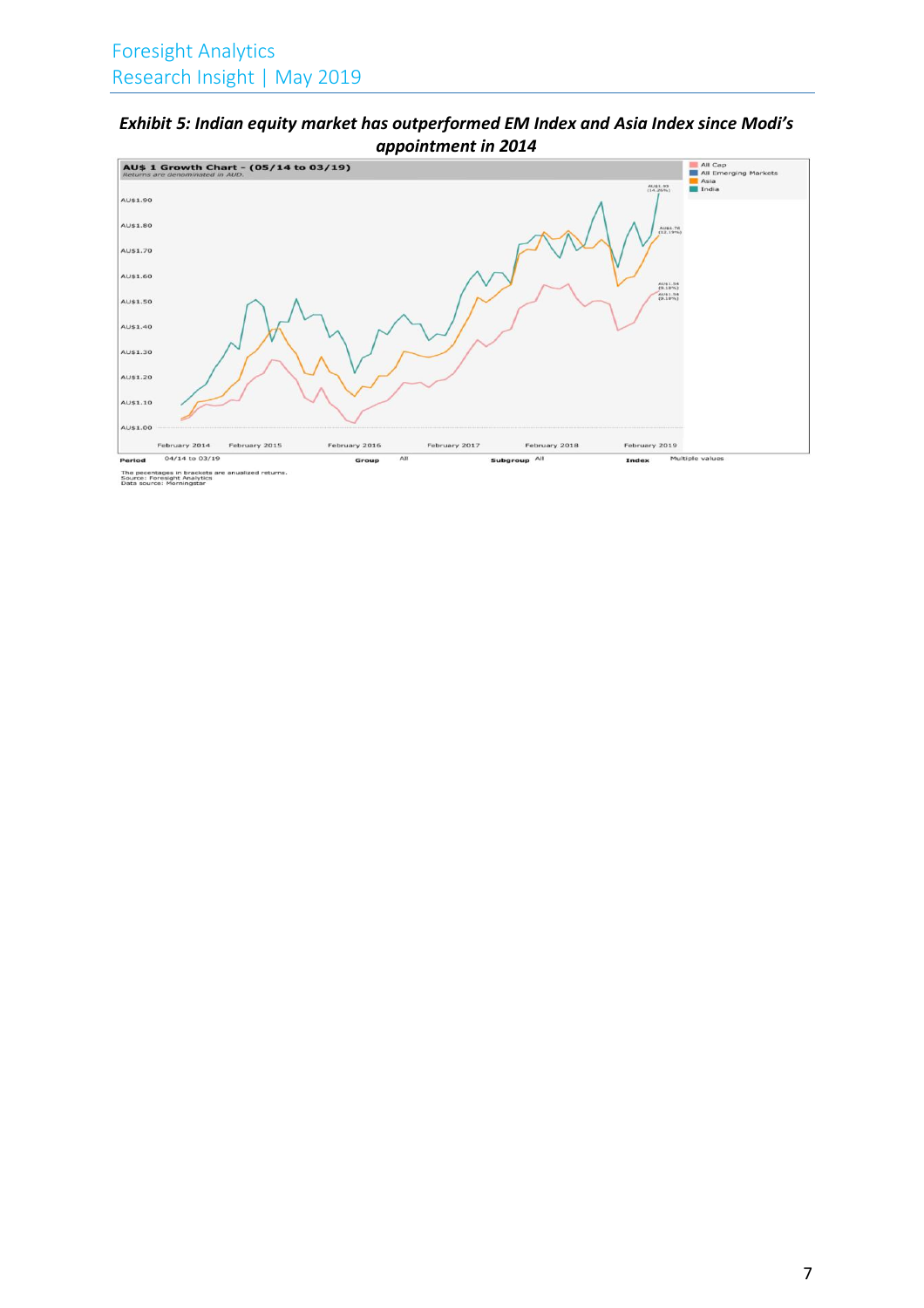# Foresight Analytics™

Foresight Analytics™ is a leading provider of quantitative investment research, analytics and consulting solutions to global investors, fund buyers and fund sellers. Using its innovative 360 degree framework and cloud-based technology, Foresight Analytics provides insight-based analytical and industry intelligence solutions to leading investment management companies, superannuation funds, third-party product distributors, family offices and endowment funds.

# Disclaimers and Disclosures

The material contained in this document is for general information purposes only. It is not intended as an offer or a solicitation for the purchase and/or sale of any security, derivative, index, or financial instrument, nor is it advice or a recommendation to enter into any transaction. No allowance has been made for transaction costs or management fees, which would reduce investment performance. Actual results may differ from the reported performance. Past performance is no guarantee for future performance.

This material is based on information that is considered to be reliable, but Foresight Analytics make this information available on an "as is" basis without a duty to update, make warranties, express or implied, regarding the accuracy of the information contained herein. The information contained in this material should not be acted upon without obtaining advice from a licensed professional. Errors may exist in data acquired from third party vendors, the construction of model portfolios, and in coding related to statistical tests.

Foresight Analytics disclaims any and all express or implied warranties, including, but not limited to, any warranties of merchantability, suitability or fitness for a particular purpose or use.

This communication reflects our analysts' opinions as of the date of this communication and will not necessarily be updated as views or information change. All opinions expressed herein are subject to change without notice.